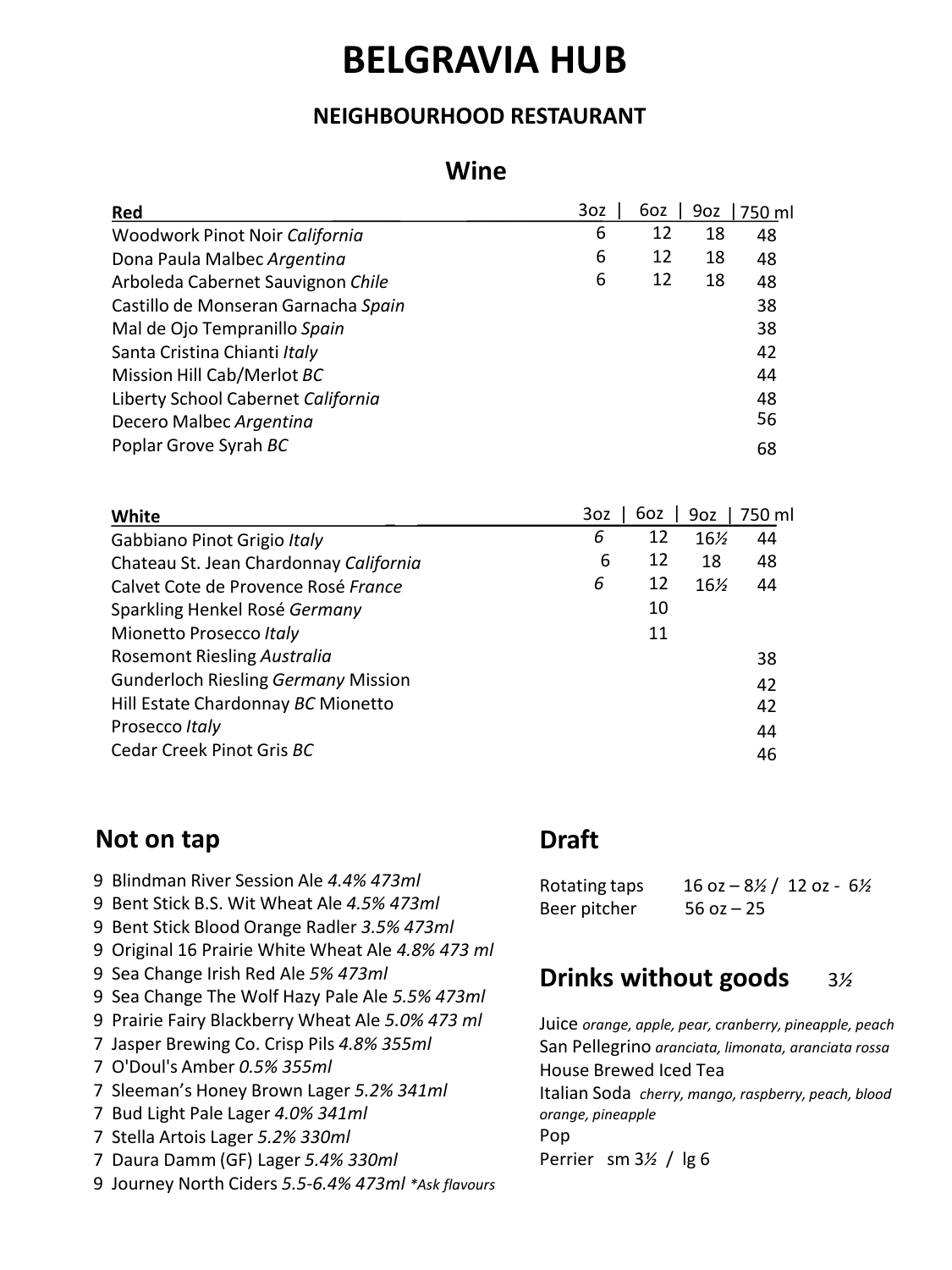## **COCKTAILS**

**Electric Shandy 10** bent stick's electric boogaloo IPA (6 oz), hayman's gin (½ oz), simple syrup, blood orange soda

**Ginger Jewel 11** crown royal whiskey (1½ oz), pineapple juice, ginger ale, angostura bitters, mint

**Empress Tonic 10** 1908 empress gin (1½ oz), tonic water, orange slice

**Grapefruit Negroni 11** campari ( $\frac{1}{2}$  oz), sweet vermouth ( $\frac{1}{2}$  oz), hayman's gin (½ oz), grapefruit juice, orange slice

**Bourbon & Ginger 11** jim beam bourbon whiskey (1½ oz), ginger syrup, lemon juice, soda, mint

**Spanish Vermouth 10** sweet vermouth (3 oz), splash of soda water, orange slice, olive skewer

**Cosmopolitan 11** vodka (1½ oz), triple sec (½ oz), red cranberry juice, lime juice

**Clementine 11** campari (1 oz), haymen's gin (½ oz), peach clementine juice, soda, orange slice

**Sangria 11** red or white wine  $(3 \text{ oz})$ , triple sec  $(½ \text{ oz})$ , house sangria mix, berries & mint *pitcher to share 26*

**Rosé Smash 11** rose wine (3 oz), hayman's gin (½ oz), blood orange soda, simple syrup, lemon juice, berries & mint *pitcher to share 26*

## **HAPPY ENDINGS**

 $(1\% \text{ oz}) - 10$ 

#### **Hazelnut**

*espresso, frangelico, godiva liqueur, steamed milk*

#### **B52**

*grand marnier, baileys, kahlua, coffee, whip*

**Irish** *baileys, coffee, irish whiskey, whip*

**Blueberry Tea** *amaretto, grand marnier, orange pekoe tea*

## **CAFE**

| Americano                                       | 3.5 |
|-------------------------------------------------|-----|
| Espresso                                        | 3.5 |
| Latte                                           | 4.5 |
| Cappuccino                                      | 4   |
| Macchiato                                       | 3.5 |
| Tea peppermint, lemon zinger, chamomile, green, | 3.5 |
| earl grey, orange pekoe, english breakfast      |     |
| Hot chocolate                                   | 4.5 |
| Steamer                                         | 4.5 |
| Flavour shot vanilla, hazelnut, caramel         | 1   |
| Almond / oat milk substitution                  | .5  |